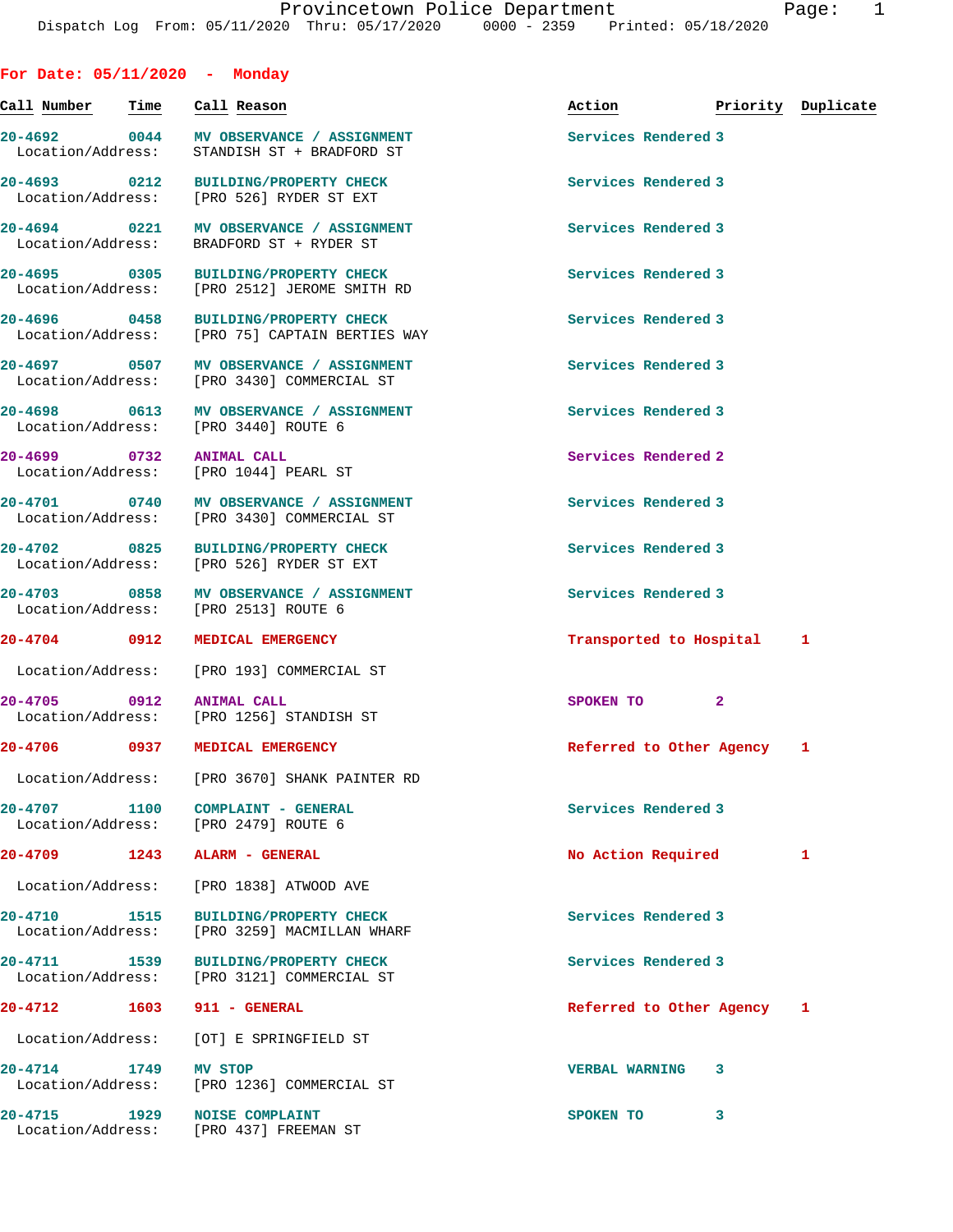|                                                   | 20-4716 1954 MV OBSERVANCE / ASSIGNMENT<br>Location/Address: [PRO 182] COMMERCIAL ST            | Services Rendered 3         |                            |
|---------------------------------------------------|-------------------------------------------------------------------------------------------------|-----------------------------|----------------------------|
| 20-4718 2042 MV STOP<br>Location/Address: ROUTE 6 |                                                                                                 | <b>VERBAL WARNING</b><br>3  |                            |
| 20-4719 2042 MV COMPLAINT                         | Location/Address: [PRO 396] COMMERCIAL ST<br>Refer To Arrest: 20-31-AR                          | Arrest(s) Made 2            |                            |
|                                                   | 20-4717 2053 BUILDING/PROPERTY CHECK<br>Location/Address: [PRO 526] RYDER ST EXT                | Services Rendered 3         |                            |
|                                                   | 20-4720 2342 BUILDING/PROPERTY CHECK<br>Location/Address: [PRO 2500] COMMERCIAL ST              | Services Rendered 3         |                            |
| For Date: 05/12/2020 - Tuesday                    |                                                                                                 |                             |                            |
|                                                   | 20-4721 0000 MV OBSERVANCE / ASSIGNMENT<br>Location/Address: BRADFORD ST + CENTER ST            | Services Rendered 3         |                            |
|                                                   | 20-4722 0122 BUILDING/PROPERTY CHECK<br>Location/Address: [PRO 3259] MACMILLAN WHARF            | Services Rendered 3         |                            |
|                                                   | 20-4723 0144 MV OBSERVANCE / ASSIGNMENT<br>Location/Address: SHANK PAINTER RD + JEROME SMITH RD | Services Rendered 3         |                            |
| 20-4724 0249                                      | <b>BUILDING/PROPERTY CHECK</b>                                                                  | BLDG/PROP Checked/Secured 3 |                            |
|                                                   | Location/Address: [PRO 1778] SHANK PAINTER RD                                                   |                             |                            |
| 20-4725 0306<br>Location/Address:                 | MV OBSERVANCE / ASSIGNMENT<br>SHANK PAINTER RD + PROVINCE RD                                    | Services Rendered 3         |                            |
|                                                   | 20-4726 0556 MV OBSERVANCE / ASSIGNMENT<br>Location/Address: [PRO 2952] SHANK PAINTER RD        | Services Rendered 3         |                            |
| 20-4727 0627                                      | BUILDING/PROPERTY CHECK<br>Location/Address: [PRO 2898] JEROME SMITH RD                         | Services Rendered 3         |                            |
|                                                   | 20-4729 0745 BUILDING/PROPERTY CHECK                                                            | BLDG/PROP Checked/Secured 3 |                            |
|                                                   | Location/Address: [PRO 3430] COMMERCIAL ST                                                      |                             |                            |
| 20-4730 0808 HAZARDS                              |                                                                                                 | Referred to Other Agency    | $\overline{\phantom{a}}^2$ |
|                                                   | Location/Address: [PRO 2397] PEARL ST                                                           |                             |                            |
|                                                   | 20-4731 0857 BUILDING/PROPERTY CHECK<br>Location/Address: [PRO 2977] COMMERCIAL ST              | Services Rendered 3         |                            |
| 20-4732                                           | 0951 MV OBSERVANCE / ASSIGNMENT<br>Location/Address: BRADFORD ST + CONWAY ST                    | Services Rendered 3         |                            |
| 20-4733 1113 LOST WALLET                          | Location/Address: [PRO 542] SHANK PAINTER RD                                                    | Services Rendered 3         |                            |
| 20-4734 1132 MEDICAL EMERGENCY                    |                                                                                                 | Transported to Hospital     | 1                          |
|                                                   | Location/Address: [PRO 437] FREEMAN ST                                                          |                             |                            |
| 20-4735 1208                                      | <b>MV COLLISION</b><br>Location/Address: [PRO 2556] COMMERCIAL ST                               | Services Rendered 1         |                            |
| 20-4738 1538<br>Location/Address: COMMERCIAL ST   | <b>BUILDING/PROPERTY CHECK</b>                                                                  | Services Rendered 3         |                            |
|                                                   | 20-4739 1554 BUILDING/PROPERTY CHECK<br>Location/Address: [PRO 3259] MACMILLAN WHARF            | Services Rendered 3         |                            |
|                                                   |                                                                                                 |                             |                            |
|                                                   |                                                                                                 |                             |                            |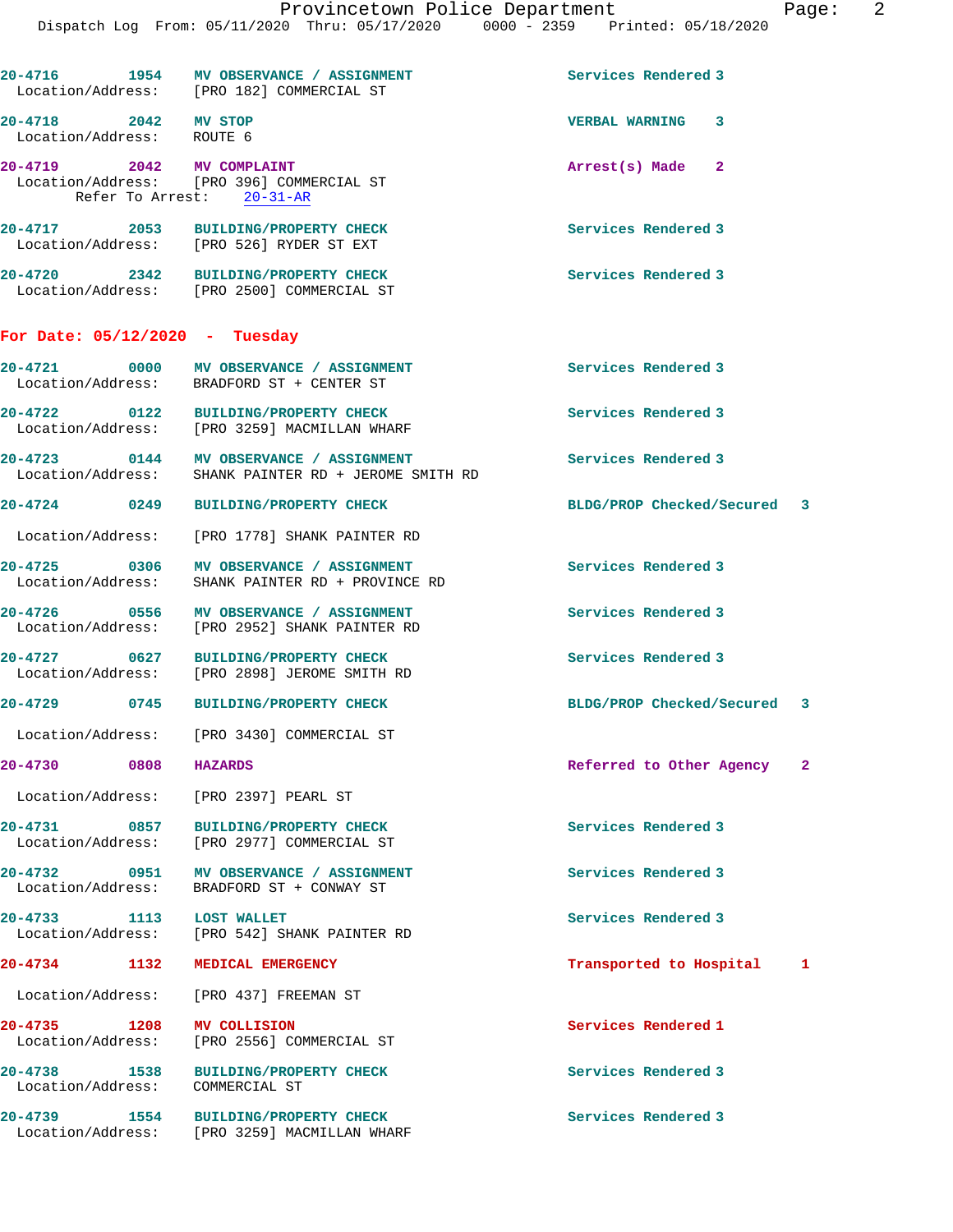|                                    | 20-4740 1633 BUILDING/PROPERTY CHECK<br>Location/Address: [PRO 3121] COMMERCIAL ST              | Services Rendered 3         |  |
|------------------------------------|-------------------------------------------------------------------------------------------------|-----------------------------|--|
| 20-4741 1634 FOLLOW UP             | Location/Address: [PRO 396] COMMERCIAL ST<br>Refer To Arrest: 20-31-AR                          | Services Rendered 2         |  |
|                                    | 20-4742 1643 LARCENY / FORGERY / FRAUD                                                          | Referred to Other Agency 2  |  |
|                                    | Location: [OT] HYANNIS, MA                                                                      |                             |  |
|                                    | 20-4744 1703 MV OBSERVANCE / ASSIGNMENT<br>Location/Address: [PRO 3243] SHANK PAINTER RD        | Services Rendered 3         |  |
| 20-4745 1703 MV STOP               | Location/Address: [PRO 3296] SHANK PAINTER RD                                                   | <b>VERBAL WARNING 3</b>     |  |
|                                    | 20-4743 1709 MV OBSERVANCE / ASSIGNMENT<br>Location/Address: BRADFORD ST + HOWLAND ST           | Services Rendered 3         |  |
| 20-4746 1719 MV STOP               |                                                                                                 | Citation / Warning Issued 3 |  |
|                                    | Location/Address: [PRO 3296] SHANK PAINTER RD                                                   |                             |  |
| 20-4747 1746 MV STOP               | Location/Address: [PRO 414] CONWELL ST                                                          | VERBAL WARNING 3            |  |
| 20-4748 1751 ASSIST CITIZEN        |                                                                                                 | Referred to Other Agency 3  |  |
|                                    | Location/Address: [PRO 539] SHANK PAINTER RD                                                    |                             |  |
| 20-4749 1815 MV STOP               | Location/Address: ROUTE 6 + HOWLAND ST                                                          | Vehicle Towed 3             |  |
| Location/Address: [EAH] STATE HWY  | 20-4750 1834 ASSIST DEPARTMENT / MUTUAL AID                                                     | Services Rendered 3         |  |
|                                    | 20-4751 1913 BUILDING/PROPERTY CHECK<br>Location/Address: [PRO 569] WINSLOW ST                  | Services Rendered 3         |  |
|                                    | 20-4752 1933 BUILDING/PROPERTY CHECK<br>Location/Address: [PRO 488] MAYFLOWER ST                | Services Rendered 3         |  |
| $20 - 4753$                        | 1946 BY-LAW VIOLATION<br>Location/Address: [PRO 144] COMMERCIAL ST                              | <b>VERBAL WARNING 2</b>     |  |
|                                    | 20-4754 2136 MV OBSERVANCE / ASSIGNMENT<br>Location/Address: [PRO 3440] ROUTE 6                 | Services Rendered 3         |  |
| $20 - 4755$                        | 2214 BUILDING/PROPERTY CHECK                                                                    | BLDG/PROP Checked/Secured 3 |  |
|                                    | Location/Address: [PRO 519] RACE POINT RD                                                       |                             |  |
|                                    | 20-4756 2320 MV OBSERVANCE / ASSIGNMENT<br>Location/Address: JEROME SMITH RD + SHANK PAINTER RD | Services Rendered 3         |  |
|                                    | 20-4757 2329 BUILDING/PROPERTY CHECK<br>Location/Address: [PRO 526] RYDER ST EXT                | Services Rendered 3         |  |
|                                    | 20-4758 2354 BUILDING/PROPERTY CHECK<br>Location/Address: [PRO 2898] JEROME SMITH RD            | Services Rendered 3         |  |
| For Date: $05/13/2020$ - Wednesday |                                                                                                 |                             |  |
|                                    | 20-4759 0003 MV OBSERVANCE / ASSIGNMENT<br>Location/Address: BRADFORD ST + JOHNSON ST           | Services Rendered 3         |  |
|                                    |                                                                                                 |                             |  |

**20-4760 0046 BUILDING/PROPERTY CHECK Services Rendered 3**  Location/Address: [PRO 3259] MACMILLAN WHARF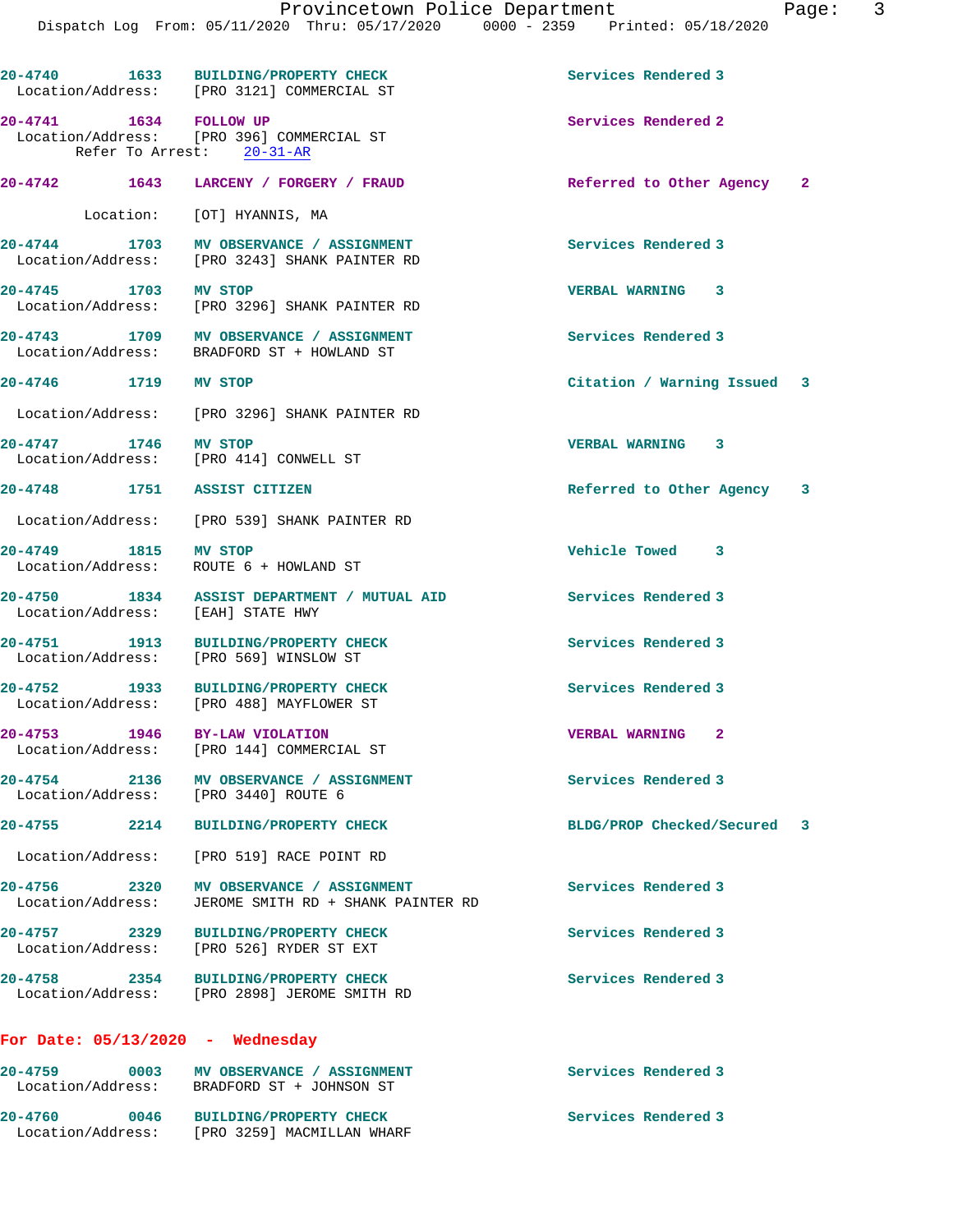**20-4761 0101 BUILDING/PROPERTY CHECK BLDG/PROP Checked/Secured 3** Location/Address: [PRO 3256] COMMERCIAL ST **20-4762 0148 ASSIST DEPARTMENT / MUTUAL AID Services Rendered 3**  Location/Address: **20-4763 0257 BUILDING/PROPERTY CHECK BLDG/PROP Checked/Secured 3** Location/Address: [PRO 379] COMMERCIAL ST **20-4764 0428 BUILDING/PROPERTY CHECK BLDG/PROP Checked/Secured 3** Location/Address: [PRO 440] HARRY KEMP WAY **20-4765 0523 ASSIST CITIZEN Services Rendered 3**  Location/Address: STANDISH ST + COMMERCIAL ST **20-4766 0623 BUILDING/PROPERTY CHECK Services Rendered 3**  Location/Address: [PRO 2540] RACE POINT RD **20-4767 0843 BUILDING/PROPERTY CHECK Services Rendered 3**  Location/Address: [PRO 2540] RACE POINT RD **20-4768 0926 MV STOP VERBAL WARNING 3**  Location/Address: [PRO 1916] COURT ST **20-4769 0949 MV OBSERVANCE / ASSIGNMENT Services Rendered 3**  Location/Address: [PRO 4048] ROUTE 6 **20-4770 0955 SERVICE CALL - POLICE Services Rendered 3**  Location/Address: [ORL 1] ROCK HARBOR RD **20-4771 0956 MV STOP VERBAL WARNING 3**  Location/Address: [PRO 2577] BRADFORD ST

**20-4773 1048 MV OBSERVANCE / ASSIGNMENT Services Rendered 3**  Location/Address: [PRO 2489] BRADFORD ST

**20-4772 1051 MV OBSERVANCE / ASSIGNMENT Services Rendered 3**  Location/Address: [PRO 3440] ROUTE 6

**20-4774 1129 HARASSMENT / THREATS Services Rendered 2**  Location/Address: [PRO 536] SHANK PAINTER RD

**20-4775 1147 COMPLAINT - GENERAL Unfounded 3**  Location/Address: [PRO 2494] BRADFORD ST

**20-4776 1207 ANIMAL CALL Services Rendered 2**  Location/Address: PROVINCELANDS RD + BRADFORD ST EXT

**20-4777 1223 ANIMAL CALL Services Rendered 2**<br>
Location/Address: [PRO 1677] MAYFLOWER AVE [PRO 1677] MAYFLOWER AVE

**20-4779 1250 COMPLAINT - GENERAL Services Rendered 3**  Location/Address: [PRO 3296] SHANK PAINTER RD

**20-4780 1519 MV OBSERVANCE / ASSIGNMENT Services Rendered 3**  Location/Address: HOWLAND ST + BRADFORD ST

**20-4782 1531 MV STOP VERBAL WARNING 3**  Location/Address: [PRO 1886] BRADFORD ST

**20-4784 1645 MV OBSERVANCE / ASSIGNMENT Services Rendered 3**  Location/Address: [PRO 537] SHANK PAINTER RD

**20-4786 1819 BUILDING/PROPERTY CHECK BLDG/PROP Checked/Secured 3**

**20-4785 1703 MV STOP VERBAL WARNING 3**  Location/Address: [PRO 521] ROUTE 6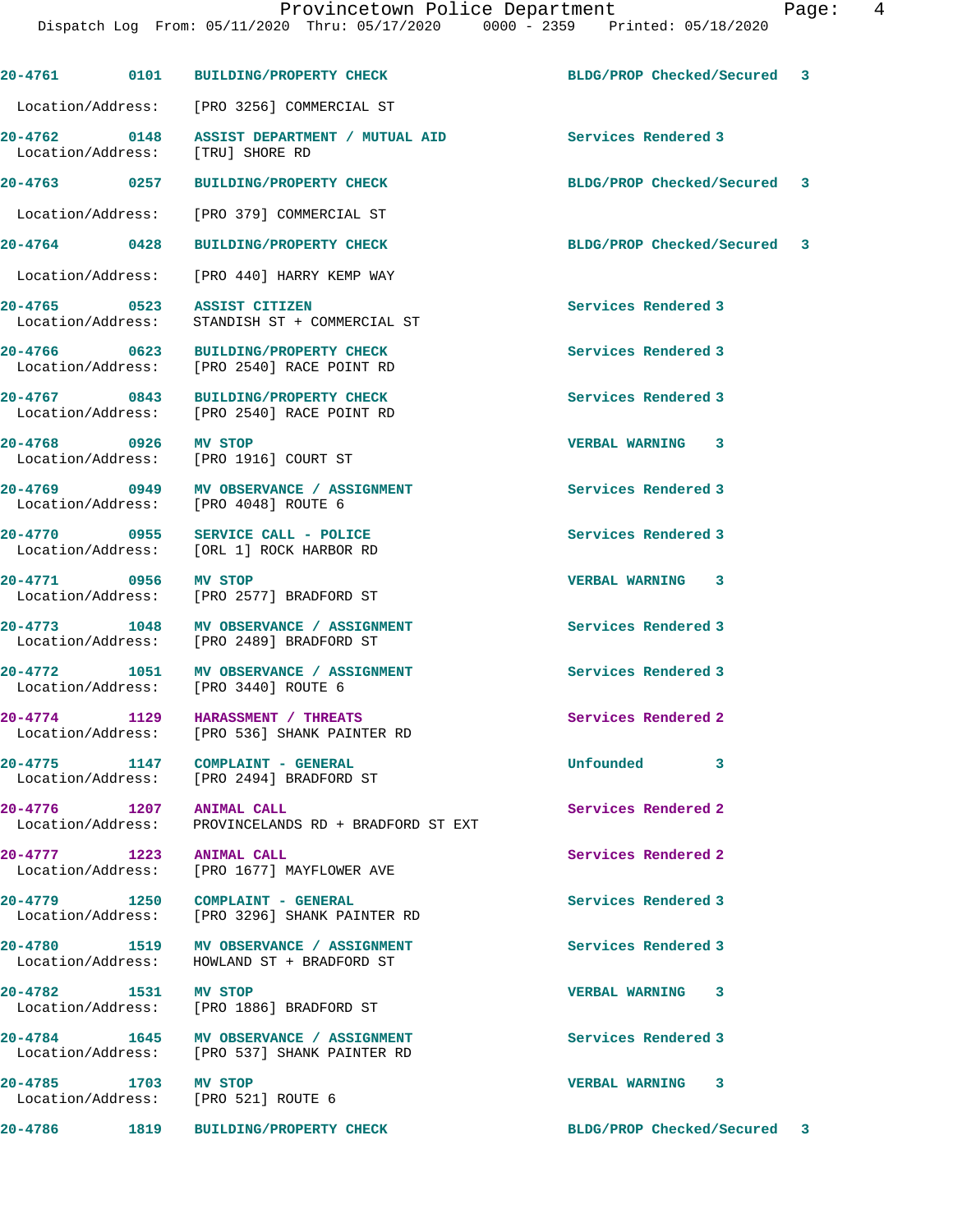Location/Address: [PRO 2898] JEROME SMITH RD **20-4787 1827 MV DISABLED Services Rendered 2**  Location/Address: ROUTE 6 + SNAIL RD **20-4788 2013 BUILDING/PROPERTY CHECK Services Rendered 3**  Location/Address: [PRO 94] BRADFORD ST **20-4789 2105 MV STOP VERBAL WARNING 3**  Location/Address: OAK DR + WILLOW DR **20-4790 2311 MV OBSERVANCE / ASSIGNMENT Services Rendered 3**  Location/Address: ROUTE 6 + HOWLAND ST

 Location/Address: [PRO 851] COMMERCIAL ST **20-4792 2344 BUILDING/PROPERTY CHECK Services Rendered 3**  Location/Address: [PRO 2540] RACE POINT RD

**20-4791 2328 BUILDING/PROPERTY CHECK Services Rendered 3** 

### **For Date: 05/14/2020 - Thursday**

| $20 - 4793$<br>Location/Address: | 0014 | MV OBSERVANCE / ASSIGNMENT<br>[PRO 530] SHANK PAINTER RD | Services Rendered 3         |  |
|----------------------------------|------|----------------------------------------------------------|-----------------------------|--|
| $20 - 4794$<br>Location/Address: | 0028 | <b>BUILDING/PROPERTY CHECK</b><br>[PRO 526] RYDER ST EXT | Services Rendered 3         |  |
| $20 - 4795$                      | 0131 | <b>BUILDING/PROPERTY CHECK</b>                           | BLDG/PROP Checked/Secured 3 |  |
| Location/Address:                |      | [PRO 512] PRINCE ST                                      |                             |  |

**20-4796 0132 MV OBSERVANCE / ASSIGNMENT Services Rendered 3**  Location/Address: ROUTE 6 + SNAIL RD

Location/Address: [PRO 1778] SHANK PAINTER RD

**20-4798 0315 BUILDING/PROPERTY CHECK BLDG/PROP Checked/Secured 3**

Location/Address: [PRO 99] COMMERCIAL ST

**20-4799 0440 MV OBSERVANCE / ASSIGNMENT Services Rendered 3**  Location/Address: SNAIL RD + ROUTE 6

20-4800 0526 BUILDING/PROPERTY CHECK Services Rendered 3<br>
Location/Address: [PRO 2540] RACE POINT RD [PRO 2540] RACE POINT RD

**20-4801 0631 GENERAL INFO Services Rendered 3**  Location/Address: [PRO 3923] OLD COLONY WAY

**20-4802 0809 BUILDING/PROPERTY CHECK Services Rendered 3**  Location/Address: [PRO 433] RYDER ST EXT

**20-4803 0809 HAZARDS Services Rendered 2**  Location/Address: [PRO 539] SHANK PAINTER RD

**20-4805 0811 ALARM - FIRE False Alarm 1**  Location/Address: [PRO 2931] COMMERCIAL ST

Location/Address: [PRO 3485] JEROME SMITH RD

**20-4806 0906 MEDICAL EMERGENCY PATIENT REFUSAL 1**  Location/Address: [PRO 2647] SHANK PAINTER RD

**20-4807 0917 SERVICE CALL - POLICE Services Rendered 3** 

**20-4797 0238 BUILDING/PROPERTY CHECK BLDG/PROP Checked/Secured 3**

**20-4804 0815 MV STOP Citation / Warning Issued 3**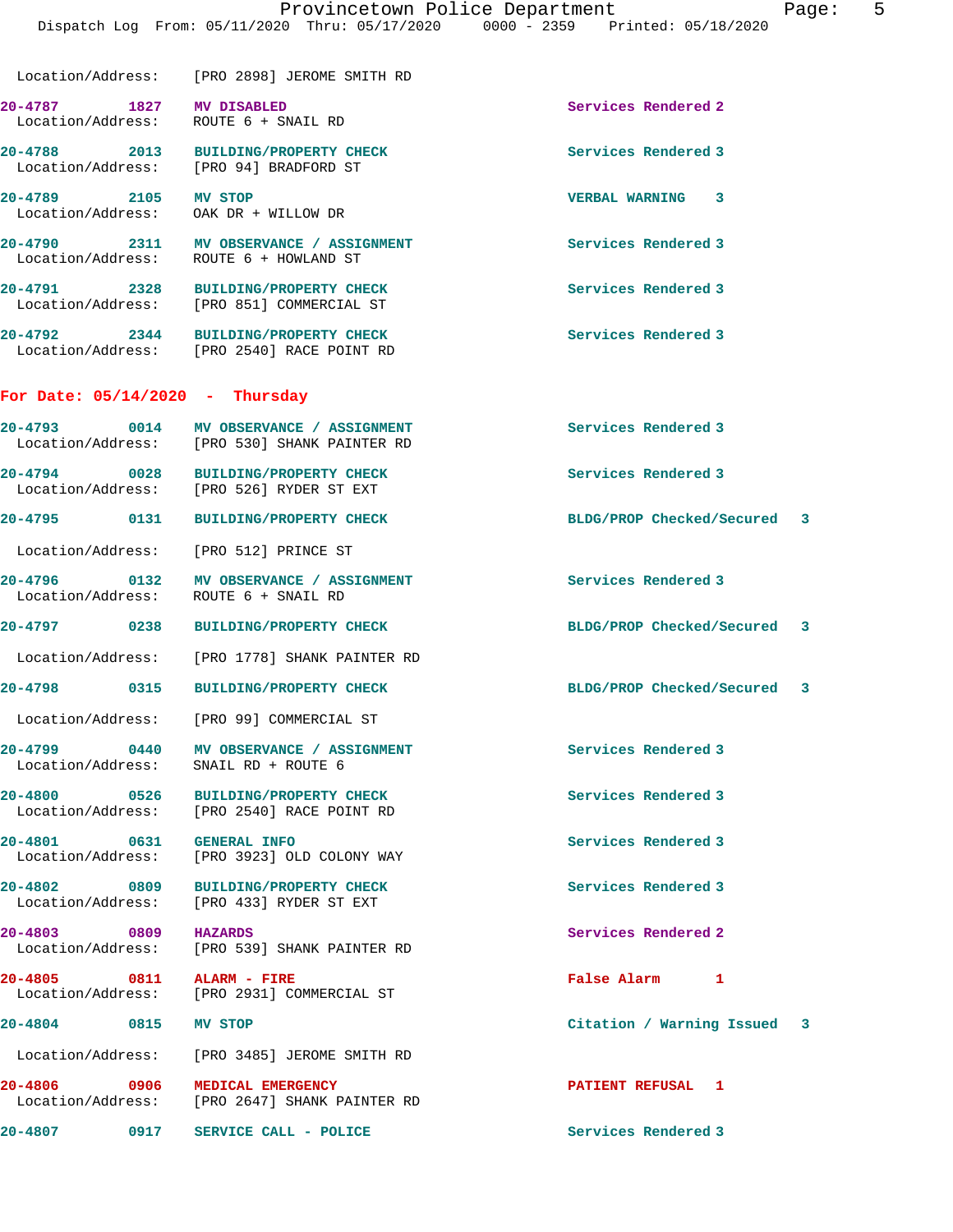|                                                | Provincetown Police Department<br>Dispatch Log From: 05/11/2020 Thru: 05/17/2020 0000 - 2359 Printed: 05/18/2020 |                           | 6<br>Page: |
|------------------------------------------------|------------------------------------------------------------------------------------------------------------------|---------------------------|------------|
|                                                | Location/Address: [PRO 542] SHANK PAINTER RD                                                                     |                           |            |
|                                                | 20-4808 0951 GENERAL INFO<br>Location/Address: COTTAGE ST + BRADFORD ST                                          | Services Rendered 3       |            |
|                                                | 20-4809 1025 MV OBSERVANCE / ASSIGNMENT<br>Location/Address: [PRO 3440] ROUTE 6                                  | Services Rendered 3       |            |
|                                                | 20-4810 1056 MEDICAL EMERGENCY<br>Location/Address: [PRO 2647] SHANK PAINTER RD                                  | Services Rendered 1       |            |
| 20-4811 1100 ANIMAL CALL                       | Location/Address: [PRO 823] COMMERCIAL ST                                                                        | SPOKEN TO 2               |            |
| 20-4812 1126 ALARM - FIRE                      | Location/Address: [PRO 1207] COMMERCIAL ST                                                                       | Services Rendered 1       |            |
|                                                | 20-4813 1314 MEDICAL EMERGENCY                                                                                   | Transported to Hospital 1 |            |
|                                                | Location/Address: [PRO 2647] SHANK PAINTER RD                                                                    |                           |            |
|                                                | 20-4814 1345 PARKING COMPLAINT<br>Location/Address: COMMERCIAL ST + COURT ST                                     | Services Rendered 3       |            |
|                                                | 20-4815 1430 BUILDING/PROPERTY CHECK<br>Location/Address: [PRO 3259] MACMILLAN WHARF                             | Services Rendered 3       |            |
|                                                | 20-4816 1457 STOLEN ART WORK<br>Location/Address: [PRO 542] SHANK PAINTER RD                                     | Services Rendered 2       |            |
|                                                | 20-4817 1509 SERVICE CALL - POLICE<br>Location/Address: [PRO 1240] OLD COLONY WAY                                | Services Rendered 3       |            |
|                                                | 20-4818 1520 SERVE HARASSMENT ORDER<br>Location/Address: [PRO 3247] PEARL ST                                     | Services Rendered 2       |            |
|                                                | 20-4819 1527 MEDICAL EMERGENCY<br>Location/Address: [PRO 457] MACMILLAN WHARF                                    | PATIENT REFUSAL 1         |            |
|                                                | 20-4820 1550 MV OBSERVANCE / ASSIGNMENT<br>Location/Address: [PRO 57] BRADFORD ST                                | Services Rendered 3       |            |
| $20 - 4821$<br>1642<br>Location/Address:       | UNCLAIMED DOG<br>[TRU 310] ROUTE 6                                                                               | Services Rendered 2       |            |
| 20-4822                                        | 1704 MV STOP<br>Location/Address: [PRO 2521] ROUTE 6                                                             | VERBAL WARNING 3          |            |
| 20-4823 1729 MV COMPLAINT<br>Location/Address: | [PRO 2499] RACE POINT RD                                                                                         | Could Not Locate 2        |            |
| 20-4824 1853                                   | <b>NOISE COMPLAINT</b><br>Location/Address: [PRO 1279] ATLANTIC AVE                                              | Services Rendered 3       |            |
| 20-4825 1956                                   | <b>MV DISABLED</b>                                                                                               | Referred to Other Agency  | -2         |
| Location/Address:                              | [PRO 2490] PROVINCELANDS RD                                                                                      |                           |            |
| 20-4826 2038 ALARM - FIRE<br>Location/Address: | [PRO 116] COMMERCIAL ST                                                                                          | False Alarm 1             |            |
|                                                | 20-4827 2059 NO PHONE SERVICE                                                                                    | Referred to Other Agency  | 3          |
|                                                | Location/Address: [PRO 1245] SEASHORE PARK DR                                                                    |                           |            |
|                                                |                                                                                                                  |                           |            |

**For Date: 05/15/2020 - Friday**

**20-4828 0006 BUILDING/PROPERTY CHECK Services Rendered 3**  Location/Address: [PRO 3259] MACMILLAN WHARF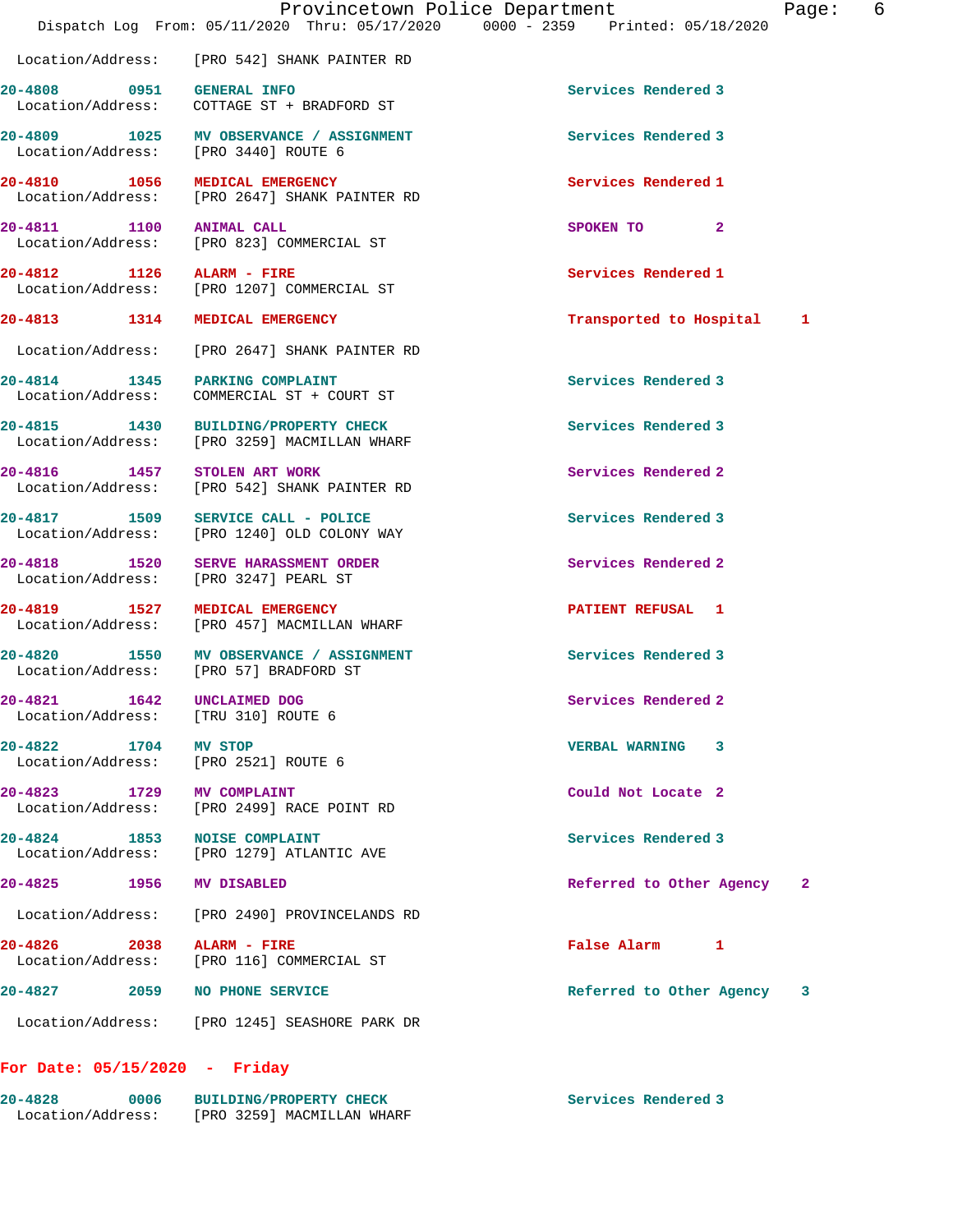|                              |      | Dispatch Log From: 05/11/2020 Thru: 05/17/2020         |  | $0000 - 2359$ | Printed: 05/18/2020 |  |
|------------------------------|------|--------------------------------------------------------|--|---------------|---------------------|--|
| 20-4829<br>Location/Address: | 0026 | MV OBSERVANCE / ASSIGNMENT<br>BRADFORD ST + CENTRAL ST |  |               | Services Rendered 3 |  |
| 20-4832<br>Location/Address: | 0111 | SERVICE CALL - POLICE<br>[PRO 1158] WINSLOW ST         |  |               | Services Rendered 3 |  |

**20-4830 0114 BUILDING/PROPERTY CHECK Services Rendered 3**  Location/Address: [PRO 3318] CEMETERY RD

**20-4831 0116 BUILDING/PROPERTY CHECK Services Rendered 3** 

Location/Address: [PRO 1696] BAYBERRY AVE

**20-4834 0140 BUILDING/PROPERTY CHECK Services Rendered 3**  Location/Address: [PRO 3259] MACMILLAN WHARF

Location/Address: [PRO 1638] COMMERCIAL ST

 Location/Address: [PRO 516] RACE POINT RD **20-4836 0211 MV OBSERVANCE / ASSIGNMENT Services Rendered 3**  Location/Address: BRADFORD ST + RYDER ST

[PRO 3317] CEMETERY RD

Location/Address: [PRO 413] CONWELL ST

**20-4839 0515 MV OBSERVANCE / ASSIGNMENT Services Rendered 3**  Location/Address: ROUTE 6 + HOWLAND ST

**20-4841 0554 SERVICE CALL - POLICE Services Rendered 3**  Location/Address: [PRO 516] RACE POINT RD

Location/Address: [PRO 447] JEROME SMITH RD

**20-4842 0630 911 - GENERAL Services Rendered 1**  Location/Address: [PRO 1592] PEARL ST

20-4844 0809 MV OBSERVANCE / ASSIGNMENT **Services Rendered 3** Location/Address: [PRO 3430] COMMERCIAL ST

**20-4843 0815 BUILDING/PROPERTY CHECK Services Rendered 3**  Location/Address: [PRO 2483] COMMERCIAL ST

**20-4845 0842 ALARM - FIRE False Alarm 1**  [PRO 2491] COMMERCIAL ST

Location/Address: [PRO 2490] PROVINCELANDS RD

**20-4847 0920 MV OBSERVANCE / ASSIGNMENT Services Rendered 3**  Location/Address: ROUTE 6 + SNAIL RD

Location/Address: [PRO 2519] ROUTE 6

**20-4849 1030 BUILDING/PROPERTY CHECK BLDG/PROP Checked/Secured 3** Location/Address: [PRO 2490] PROVINCELANDS RD

**20-4850 1049 BUILDING/PROPERTY CHECK Services Rendered 3** 

**20-4833 0127 SERVICE CALL - POLICE Services Rendered 3** 

**20-4835 0201 BUILDING/PROPERTY CHECK BLDG/PROP Checked/Secured 3**

**20-4837 0316 BUILDING/PROPERTY CHECK BLDG/PROP Checked/Secured 3**

**20-4838 0359 BUILDING/PROPERTY CHECK BLDG/PROP Checked/Secured 3**

**20-4840 0556 BUILDING/PROPERTY CHECK BLDG/PROP Checked/Secured 3**

**20-4846 0905 ALARM - GENERAL Referred to Other Agency 1**

**20-4848 0931 MV STOP Citation / Warning Issued 3**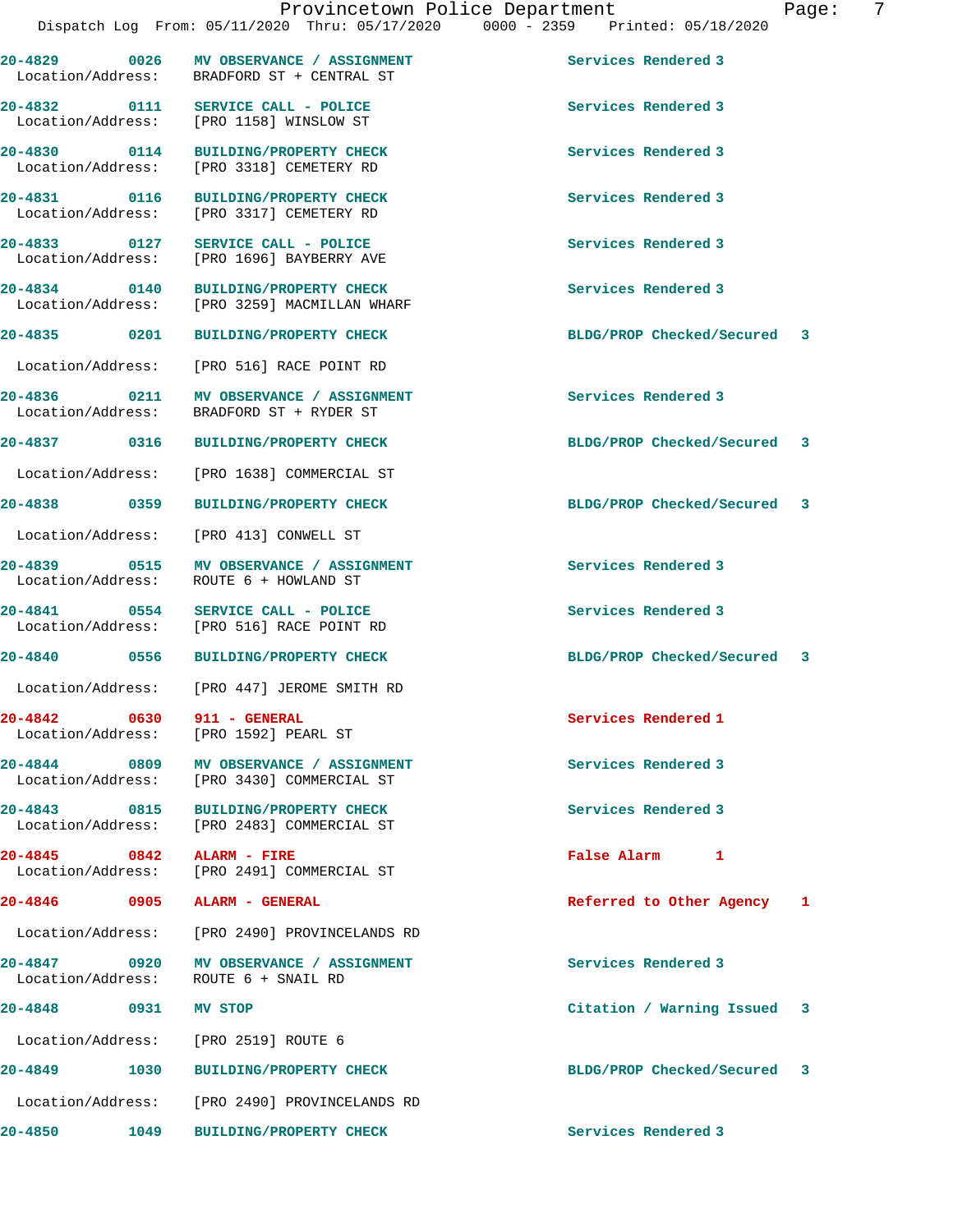|                                          | Provincetown Police Department<br>Dispatch Log From: 05/11/2020 Thru: 05/17/2020 0000 - 2359 Printed: 05/18/2020 | Page:                           | 8 |
|------------------------------------------|------------------------------------------------------------------------------------------------------------------|---------------------------------|---|
|                                          | Location/Address: [PRO 526] RYDER ST EXT                                                                         |                                 |   |
|                                          | 20-4852 1123 SERVICE CALL - POLICE<br>Location/Address: [PRO 569] WINSLOW ST                                     | Services Rendered 3             |   |
|                                          | 20-4851 1126 MV OBSERVANCE / ASSIGNMENT<br>Location/Address: ROUTE 6 + SNAIL RD                                  | Services Rendered 3             |   |
| 20-4853 1233 ASSIST CITIZEN              | Location/Address: [PRO 542] SHANK PAINTER RD                                                                     | SPOKEN TO 3                     |   |
| 20-4854 1244 ASSAULT                     | Location/Address: [PRO 564] BAYBERRY AVE                                                                         | SPOKEN TO 1                     |   |
|                                          | 20-4859 1300 SERVICE CALL - POLICE<br>Location/Address: [PRO 2474] BRADFORD ST                                   | Services Rendered 3             |   |
|                                          | 20-4855 1301 BUILDING/PROPERTY CHECK                                                                             | BLDG/PROP Checked/Secured 3     |   |
|                                          | Location/Address: [PRO 3259] MACMILLAN WHARF                                                                     |                                 |   |
| 20-4856 1313 PARKING COMPLAINT           |                                                                                                                  | Citation / Warning Issued 3     |   |
| Location/Address:                        | RYDER ST                                                                                                         |                                 |   |
|                                          | 20-4857 1325 SERVICE CALL - POLICE<br>Location/Address: [PRO 2616] COMMERCIAL ST                                 | SPOKEN TO 3                     |   |
|                                          | 20-4858 1332 ASSIST DEPARTMENT / MUTUAL AID<br>Location/Address: [PRO 2490] PROVINCELANDS RD                     | Services Rendered 3             |   |
| 20-4861 1440 ALARM - GENERAL             | Location/Address: [PRO 605] COMMERCIAL ST                                                                        | False Alarm 1                   |   |
| 20-4862 1521 MV COLLISION                | Location/Address: [PRO 285] COMMERCIAL ST                                                                        | Services Rendered 1             |   |
|                                          | 20-4863 1625 MV OBSERVANCE / ASSIGNMENT<br>Location/Address: [PRO 537] SHANK PAINTER RD                          | Services Rendered 3             |   |
| 1831<br>20-4864                          | <b>BUILDING/PROPERTY CHECK</b><br>Location/Address: [PRO 3296] SHANK PAINTER RD                                  | Services Rendered 3             |   |
| 20-4865<br>1929<br>Location/Address:     | <b>BUILDING/PROPERTY CHECK</b><br>[PRO 526] RYDER ST EXT                                                         | Services Rendered 3             |   |
|                                          | 20-4866 1931 BUILDING/PROPERTY CHECK<br>Location/Address: [PRO 2494] BRADFORD ST                                 | Services Rendered 3             |   |
| 20-4867 2000                             | <b>BUILDING/PROPERTY CHECK</b>                                                                                   | BLDG/PROP Checked/Secured<br>3  |   |
| Location/Address:                        | [PRO 539] SHANK PAINTER RD                                                                                       |                                 |   |
| 20-4868<br>2115<br>Location/Address:     | <b>BUILDING/PROPERTY CHECK</b><br>[PRO 519] RACE POINT RD                                                        | Services Rendered 3             |   |
| $20 - 4869$<br>2211<br>Location/Address: | BUILDING/PROPERTY CHECK<br>[PRO 537] SHANK PAINTER RD                                                            | Services Rendered 3             |   |
| 20-4870<br>2213<br>Location/Address:     | MV OBSERVANCE / ASSIGNMENT<br>SHANK PAINTER RD + BROWNE ST                                                       | Services Rendered 3             |   |
| 20-4871<br>2345                          | <b>BUILDING/PROPERTY CHECK</b>                                                                                   | BLDG/PROP Checked/Secured<br>-3 |   |
|                                          | Location/Address: [PRO 545] SHANK PAINTER RD                                                                     |                                 |   |

## **For Date: 05/16/2020 - Saturday**

| 20-4872 | 0006 | <b>ALA</b> |
|---------|------|------------|
|         |      |            |

**2007** ARM - GENERAL **ALARM - GENERAL**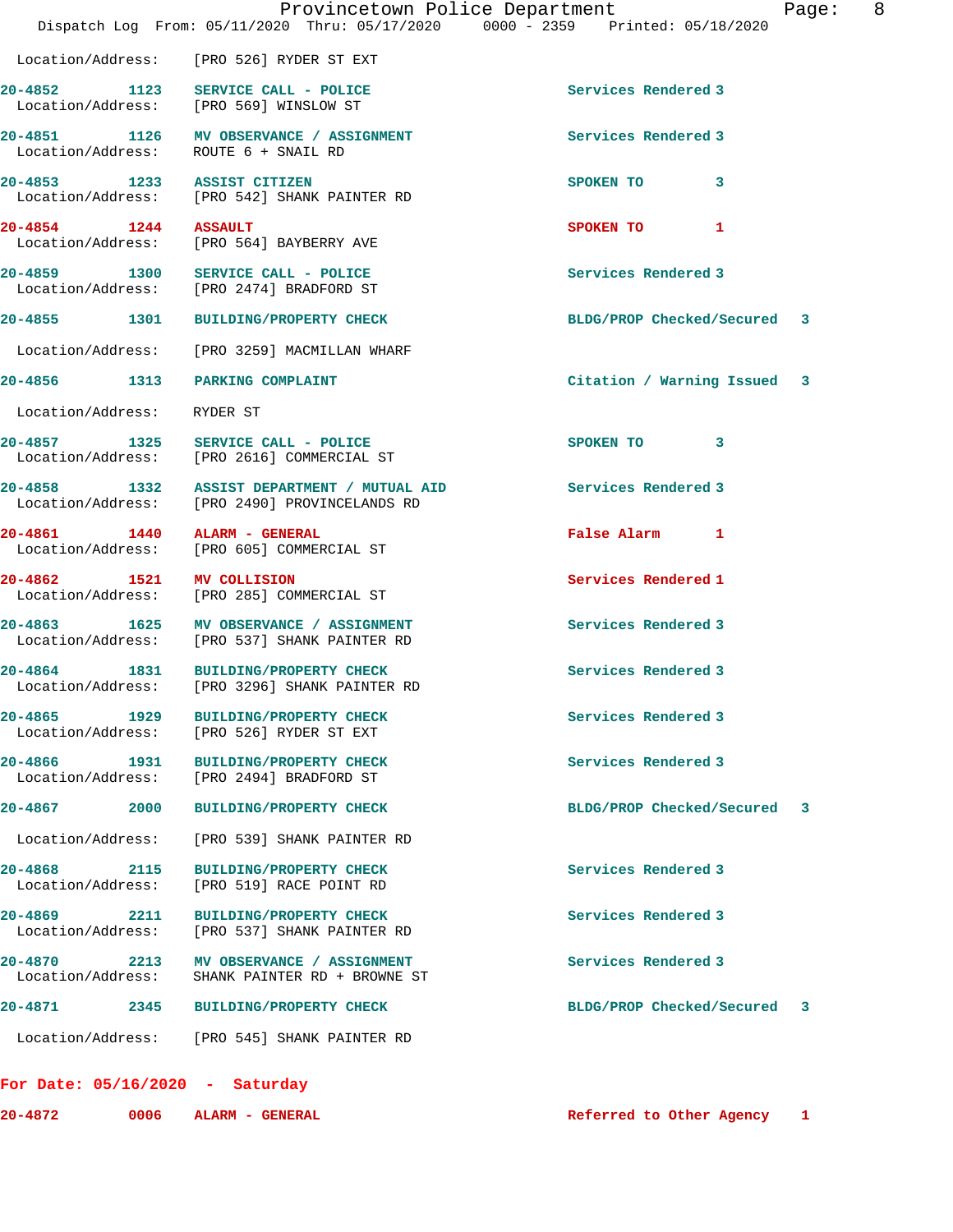|                                                                 | Provincetown Police Department<br>Dispatch Log From: 05/11/2020 Thru: 05/17/2020 0000 - 2359 Printed: 05/18/2020 |                                       | 9<br>Page: |
|-----------------------------------------------------------------|------------------------------------------------------------------------------------------------------------------|---------------------------------------|------------|
|                                                                 | Location/Address: [PRO 3259] MACMILLAN WHARF                                                                     |                                       |            |
|                                                                 | 20-4873 0033 BUILDING/PROPERTY CHECK<br>Location/Address: [PRO 2481] TREMONT ST                                  | Services Rendered 3                   |            |
| Location/Address:                                               | 20-4874 0038 BUILDING/PROPERTY CHECK<br>[PRO 75] CAPTAIN BERTIES WAY                                             | Services Rendered 3                   |            |
| Location/Address:                                               | 20-4875 0051 MV OBSERVANCE / ASSIGNMENT<br>SHANK PAINTER RD + PROVINCE RD                                        | Services Rendered 3                   |            |
|                                                                 | 20-4876 0208 BUILDING/PROPERTY CHECK<br>Location/Address: [PRO 571] ALDEN ST                                     | Services Rendered 3                   |            |
|                                                                 | 20-4877 0227 MV OBSERVANCE / ASSIGNMENT<br>Location/Address: [PRO 2494] BRADFORD ST                              | Services Rendered 3                   |            |
| 20-4878 0234                                                    | <b>BUILDING/PROPERTY CHECK</b>                                                                                   | BLDG/PROP Checked/Secured 3           |            |
| Location/Address:                                               | [PRO 1638] COMMERCIAL ST                                                                                         |                                       |            |
| 20-4879 0240<br>Location/Address:                               | MV OBSERVANCE / ASSIGNMENT<br>BRADFORD ST + STANDISH ST                                                          | Services Rendered 3                   |            |
|                                                                 | 20-4880 0517 BUILDING/PROPERTY CHECK<br>Location/Address: [PRO 537] SHANK PAINTER RD                             | Services Rendered 3                   |            |
| Location/Address:                                               | 20-4881 0535 PARK, WALK & TALK<br>[PRO 105] COMMERCIAL ST                                                        | Services Rendered 3                   |            |
|                                                                 | 20-4882 0547 BUILDING/PROPERTY CHECK<br>Location/Address: [PRO 851] COMMERCIAL ST                                | Services Rendered 3                   |            |
|                                                                 | 20-4883 0726 SERVICE CALL - POLICE<br>Location/Address: [PRO 516] RACE POINT RD                                  | Services Rendered 3                   |            |
|                                                                 | 20-4884 0753 BUILDING/PROPERTY CHECK<br>Location/Address: [PRO 526] RYDER ST EXT                                 | Services Rendered 3                   |            |
| 20-4885 0912 FOLLOW UP                                          | Location/Address: [PRO 564] BAYBERRY AVE                                                                         | Services Rendered 2                   |            |
| 20-4886                                                         | 0937 BUILDING/PROPERTY CHECK                                                                                     | BLDG/PROP Checked/Secured 3           |            |
|                                                                 | Location/Address: [PRO 3259] MACMILLAN WHARF                                                                     |                                       |            |
| 20-4887 0940 911 - GENERAL<br>Location/Address: FRANKLIN ST     |                                                                                                                  | Services Rendered 1                   |            |
| 20-4888 1013 TRESPASS                                           | Location/Address: [PRO 560] TREMONT ST                                                                           | SPOKEN TO 2                           |            |
| 20-4889 1034 PROPERTY DAMAGE<br>Location/Address: COMMERCIAL ST |                                                                                                                  | Services Rendered 3                   |            |
| 20-4891 1126 MV COLLISION                                       | Location/Address: [PRO 3296] SHANK PAINTER RD                                                                    | Services Rendered 1                   |            |
| 20-4892 1133                                                    | MEDICAL EMERGENCY                                                                                                | Transported to Hospital               | 1          |
|                                                                 | Location/Address: [PRO 1432] SNOWS LN                                                                            |                                       |            |
| 20-4894 1339                                                    | <b>BUILDING/PROPERTY CHECK</b>                                                                                   | BLDG/PROP Checked/Secured 3           |            |
| Location/Address:                                               | COMMERCIAL ST                                                                                                    |                                       |            |
|                                                                 | 20-4895 1405 HARASSMENT / THREATS<br>Location/Address: [PRO 2637] COMMERCIAL ST                                  | $\mathbf{2}$<br>SPOKEN TO             |            |
|                                                                 | 20-4896 1409 BY-LAW VIOLATION<br>Location/Address: [PRO 105] COMMERCIAL ST                                       | $\mathbf{2}$<br><b>VERBAL WARNING</b> |            |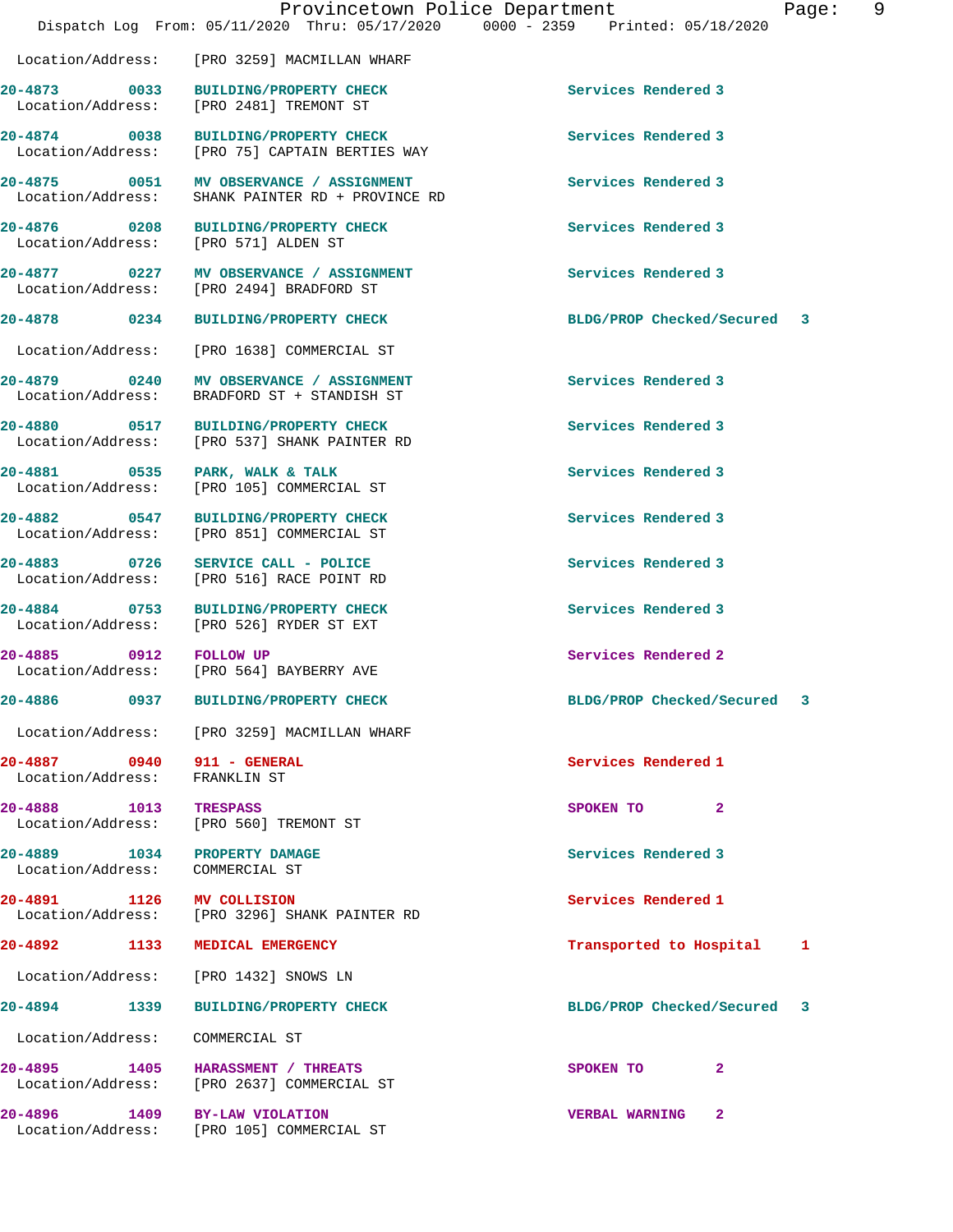| 20-4897 1419                                                | <b>MEDICAL EMERGENCY</b><br>Location/Address: [PRO 727] BRADFORD ST                  | Services Rendered 1         |
|-------------------------------------------------------------|--------------------------------------------------------------------------------------|-----------------------------|
| 20-4898 1450 ALARM - GENERAL                                | Location/Address: [PRO 1838] ATWOOD AVE                                              | False Alarm 1               |
| Location/Address:                                           | 20-4899 1533 MV OBSERVANCE / ASSIGNMENT<br>[PRO 537] SHANK PAINTER RD                | Services Rendered 3         |
|                                                             | 20-4901 1551 BUILDING/PROPERTY CHECK<br>Location/Address: [PRO 3259] MACMILLAN WHARF | Services Rendered 3         |
|                                                             | 20-4902 1558 BUILDING/PROPERTY CHECK<br>Location/Address: [PRO 2483] COMMERCIAL ST   | Services Rendered 3         |
| 20-4903 1601<br>Location/Address:                           | <b>BUILDING/PROPERTY CHECK</b><br>[PRO 2206] PILGRIMS LANDING                        | Services Rendered 3         |
|                                                             | 20-4904 1610 BUILDING/PROPERTY CHECK                                                 | BLDG/PROP Checked/Secured 3 |
|                                                             | Location/Address: [PRO 519] RACE POINT RD                                            |                             |
| 20-4905 1620<br>Location/Address:                           | <b>MV OBSERVANCE / ASSIGNMENT</b><br>[PRO 3243] SHANK PAINTER RD                     | Services Rendered 3         |
| 20-4906 1659 ASSIST CITIZEN                                 |                                                                                      | Referred to Other Agency 3  |
|                                                             | Location/Address: [PRO 3165] RACE POINT RD                                           |                             |
| 20-4907 1702 MV STOP                                        |                                                                                      | No Action Required<br>3     |
|                                                             | Location/Address: [PRO 530] SHANK PAINTER RD                                         |                             |
| 20-4908 1721                                                | MV STOP<br>Location/Address: COTTAGE ST + BRADFORD ST                                | <b>VERBAL WARNING 3</b>     |
| 20-4909 1738 ANIMAL CALL<br>Location/Address: RACE POINT RD |                                                                                      | SPOKEN TO<br>$\overline{2}$ |
| 20-4910 1809 ANIMAL CALL                                    | Location/Address: [PRO 385] COMMERCIAL ST                                            | Services Rendered 2         |
| 20-4911 2001 MV STOP                                        |                                                                                      | Citation / Warning Issued 3 |
| Location/Address: [PRO 521] ROUTE 6                         |                                                                                      |                             |
| 20-4912 2033 911 - GENERAL<br>Location/Address:             | FRANKLIN ST                                                                          | SPOKEN TO<br>1              |
| 20-4913 2209 ASSIST CITIZEN<br>Location/Address: TINYS WAY  |                                                                                      | SPOKEN TO<br>3              |
|                                                             | 20-4914 2312 BUILDING/PROPERTY CHECK<br>Location/Address: [PRO 3259] MACMILLAN WHARF | Services Rendered 3         |
|                                                             | 20-4915 2359 BUILDING/PROPERTY CHECK<br>Location/Address: [PRO 539] SHANK PAINTER RD | Services Rendered 3         |
| For Date: $05/17/2020$ - Sunday                             |                                                                                      |                             |
| 20-4916 0026                                                | <b>BUILDING/PROPERTY CHECK</b><br>Location/Address: [PRO 2494] BRADFORD ST           | Services Rendered 3         |
|                                                             | 20-4917 0102 BUILDING/PROPERTY CHECK<br>Location/Address: [PRO 2500] COMMERCIAL ST   | Services Rendered 3         |
|                                                             | 20-4918 0122 BUILDING/PROPERTY CHECK<br>Location/Address: [PRO 530] SHANK PAINTER RD | Services Rendered 3         |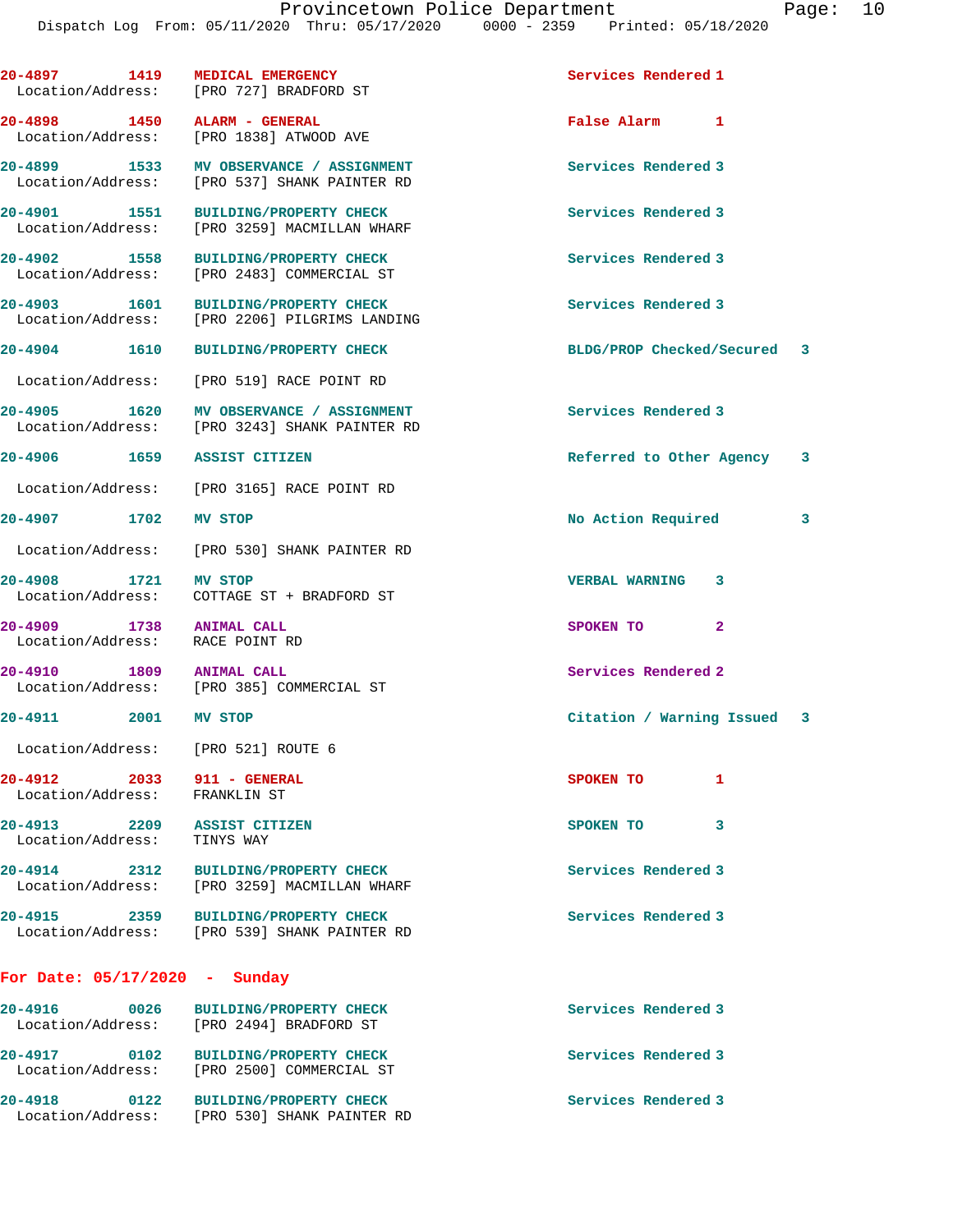**20-4919 0123 MV OBSERVANCE / ASSIGNMENT Services Rendered 3**  Location/Address: [PRO 106] COMMERCIAL ST 20-4920 **0219** MV OBSERVANCE / ASSIGNMENT **Services Rendered 3** Location/Address: [PRO 530] SHANK PAINTER RD

**20-4921 0301 BUILDING/PROPERTY CHECK Services Rendered 3** 

**20-4922 0448 BUILDING/PROPERTY CHECK Services Rendered 3**  [PRO 537] SHANK PAINTER RD

**20-4923 0521 BUILDING/PROPERTY CHECK Services Rendered 3**  Location/Address: [PRO 545] SHANK PAINTER RD

**20-4924 0525 MV OBSERVANCE / ASSIGNMENT Services Rendered 3**  Location/Address: BRADFORD ST + STANDISH ST

**20-4925 0540 BUILDING/PROPERTY CHECK Services Rendered 3** 

Location/Address: SHANK PAINTER RD + BRADFORD ST

**20-4927 0853 BUILDING/PROPERTY CHECK Services Rendered 3**  Location/Address: [PRO 2483] COMMERCIAL ST

**20-4928 0855 MEDICAL EMERGENCY PATIENT REFUSAL 1**  Location/Address: [PRO 3504] COMMERCIAL ST

**20-4929 0859 MEDICAL EMERGENCY PATIENT REFUSAL 1**  Location/Address: [PRO 3313] STANDISH ST

**20-4930 0922 FOLLOW UP Services Rendered 2**<br>
Location/Address: [PRO 542] SHANK PAINTER RD [PRO 542] SHANK PAINTER RD

Location/Address: [PRO 732] BRADFORD ST

20-4932 1004 BUILDING/PROPERTY CHECK Services Rendered 3<br>
Location/Address: [PRO 488] MAYFLOWER ST [PRO 488] MAYFLOWER ST

**20-4934 1015 ANIMAL CALL VERBAL WARNING 2**  Location/Address: [PRO 3405] COMMERCIAL ST

**20-4935 1016 ASSIST DEPARTMENT / MUTUAL AID Services Rendered 3**  Location: [PRO 3431] LOPES SQUARE

**20-4936 1023 FOLLOW UP Services Rendered 2**  Location/Address: [PRO 542] SHANK PAINTER RD

**20-4937 1045 MV STOP Vehicle Towed 3**  [PRO 2483] COMMERCIAL ST

**20-4938 1100 GENERAL INFO Services Rendered 3**  Location/Address: [PRO 542] SHANK PAINTER RD

Location/Address: [PRO 4044] COMMERCIAL ST

**20-4926 0751 MV OBSERVANCE / ASSIGNMENT Services Rendered 3** 

**20-4939 1114 BUILDING/PROPERTY CHECK BLDG/PROP Checked/Secured 3**

**20-4944 1309 MV COMPLAINT GONE ON ARRIVAL 2** 

# Location/Address: [PRO 488] MAYFLOWER ST

Location/Address:

**20-4933 0958 ASSIST CITIZEN Services Rendered 3** 

## **20-4942 1147 FOLLOW UP Services Rendered 2**

Location/Address: [PRO 2206] PILGRIMS LANDING

**20-4940 1137 ASSIST DEPARTMENT / MUTUAL AID Services Rendered 3**  Location/Address: [PRO 2499] RACE POINT RD

**20-4941 1145 MEDICAL EMERGENCY PATIENT REFUSAL 1**  Location/Address: [PRO 1892] SHANK PAINTER RD